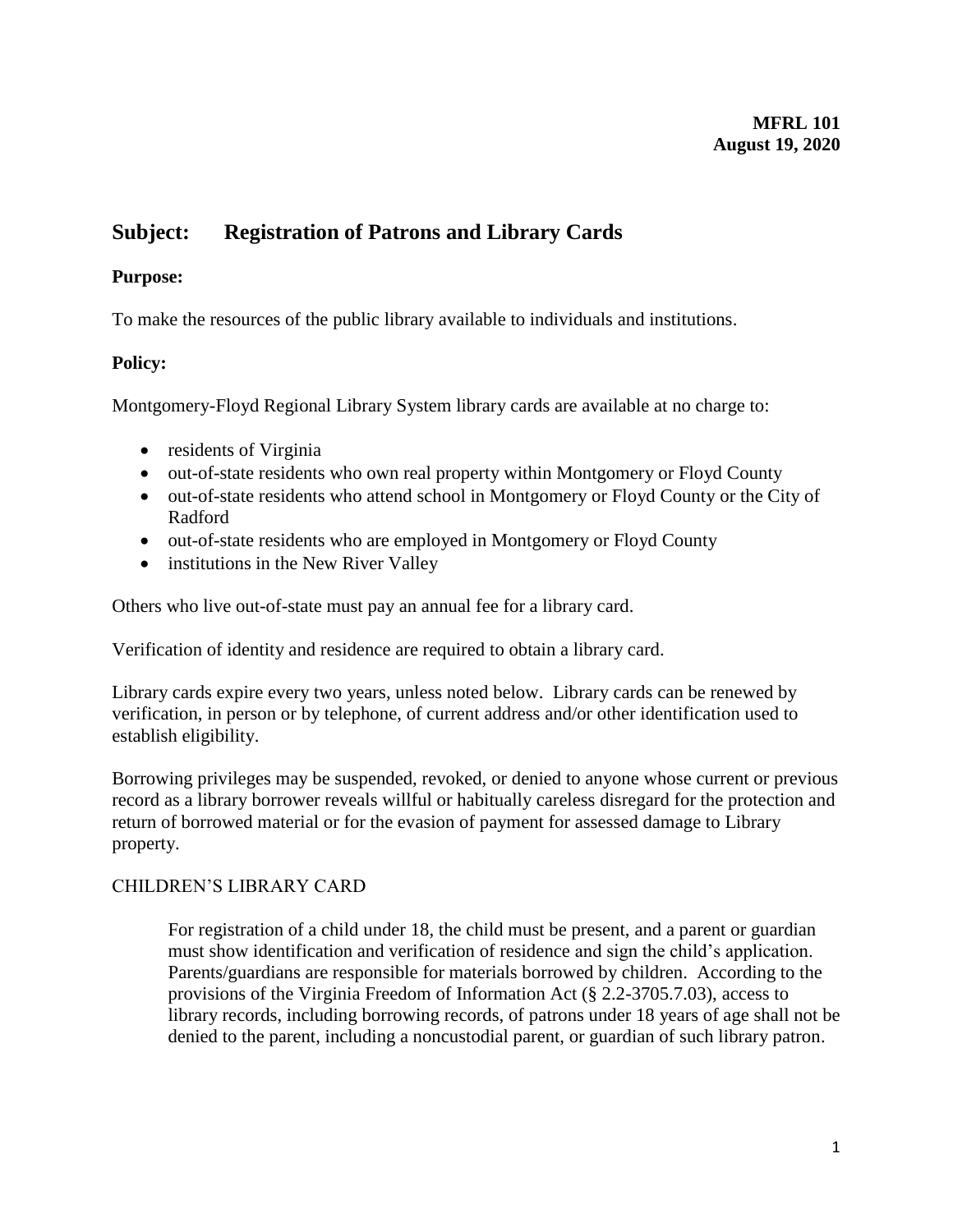#### NEIGHBOR LIBRARY CARD

MFRL believes that persons who are currently unable to verify a permanent address are neighbors in our community, and are eligible for a Neighbor Library Card. Neighbor Cards are good for 60 days, and patrons may have up to three (3) physical items checked out at one time. Neighbor Cards may be used to access all MFRL e-resources and public computers. Verification of identity is required to obtain a Neighbor Card. A photo I.D. is preferred, but if it is not available, another proof of identity is required. Neighbor Cards may be renewed when necessary with verification of identity.

#### INSTITUTIONAL LIBRARY CARD

Institutional Library Cards are available to institutions, such as schools, assisted living facilities, and day care facilities in the New River Valley. An Institutional Card may be issued to individual classes, but the application must be signed by the principal or director. The card may not be used by staff for personal use. Privileges may be revoked if the Institutional Card is abused in any manner. Abuses may include, but are not limited to, personal use of the Institutional Card, failure to pay for a lost or damaged item, and failure to return items on time. Institutional Library Cards expire every year and can be renewed by completing a new institution card application.

#### RECIPROCAL BORROWING WITH NEW RIVER PUBLIC LIBRARIES COOPERATIVE

Reciprocal Borrowing Privileges are available at all public libraries of the New River Valley (the New River Public Libraries Cooperative [NRPLCoop]) at no charge to any resident of:

- City of Radford / Radford University
- Craig County
- Floyd County
- Giles County
- Montgomery County
- Pulaski County

Registering for a NRPLCoop library card at a Montgomery-Floyd Regional Library Branch in Blacksburg, Christiansburg, Shawsville, or Floyd, will begin the process. The patron may then register, using the same card, at libraries in Radford, Pearisburg, Narrows, Pulaski County and Craig County and use those libraries if they so desire.

#### ONLINE CARD REGISTRATION

Any eligible person may register for a card using the Online Registration form on the library's website. Online registrants may checkout and use digital resources, and place up to 5 hold requests on physical material (books, DVD's, audiobooks on CD, etc.). To check out physical material, online registrants must visit a library branch and verify their identity and residence to obtain a permanent library card. Online registrations are valid for 30 days.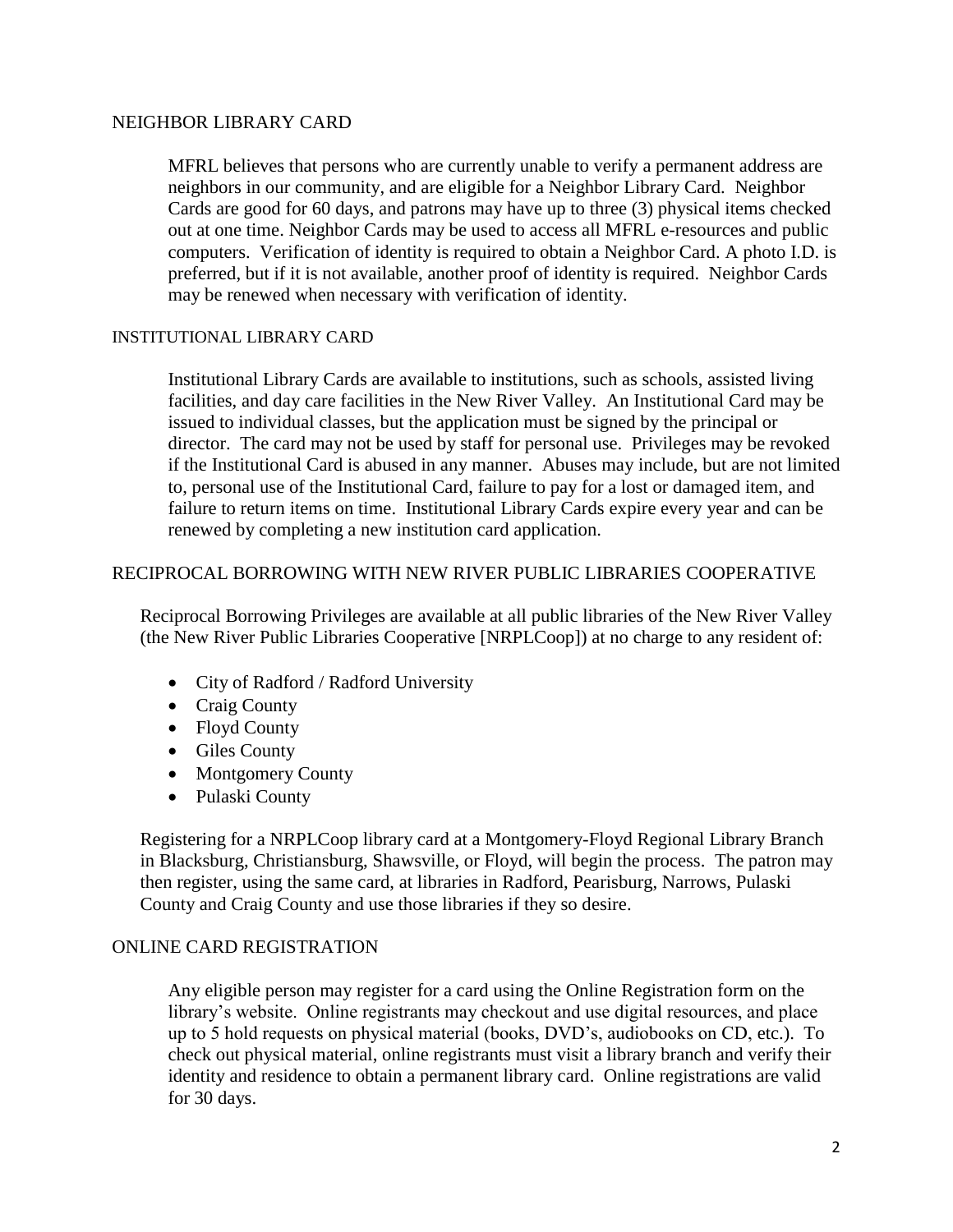### **Attachments:**

- Application for MFRL Library Card
- Institutional Library Card Application
- List of Acceptable Identification for Library Card Registration and Renewal

## **References:**

- MFRL 104: Confidentiality of Library Records
- MFRL 108: Fees for Service (Fee schedule)

## **Approval:**

Montgomery-Floyd Regional Library Board of Trustees August 19, 2020

Notaller

August 19, 2020

Date Natalie Cherbaka, Chair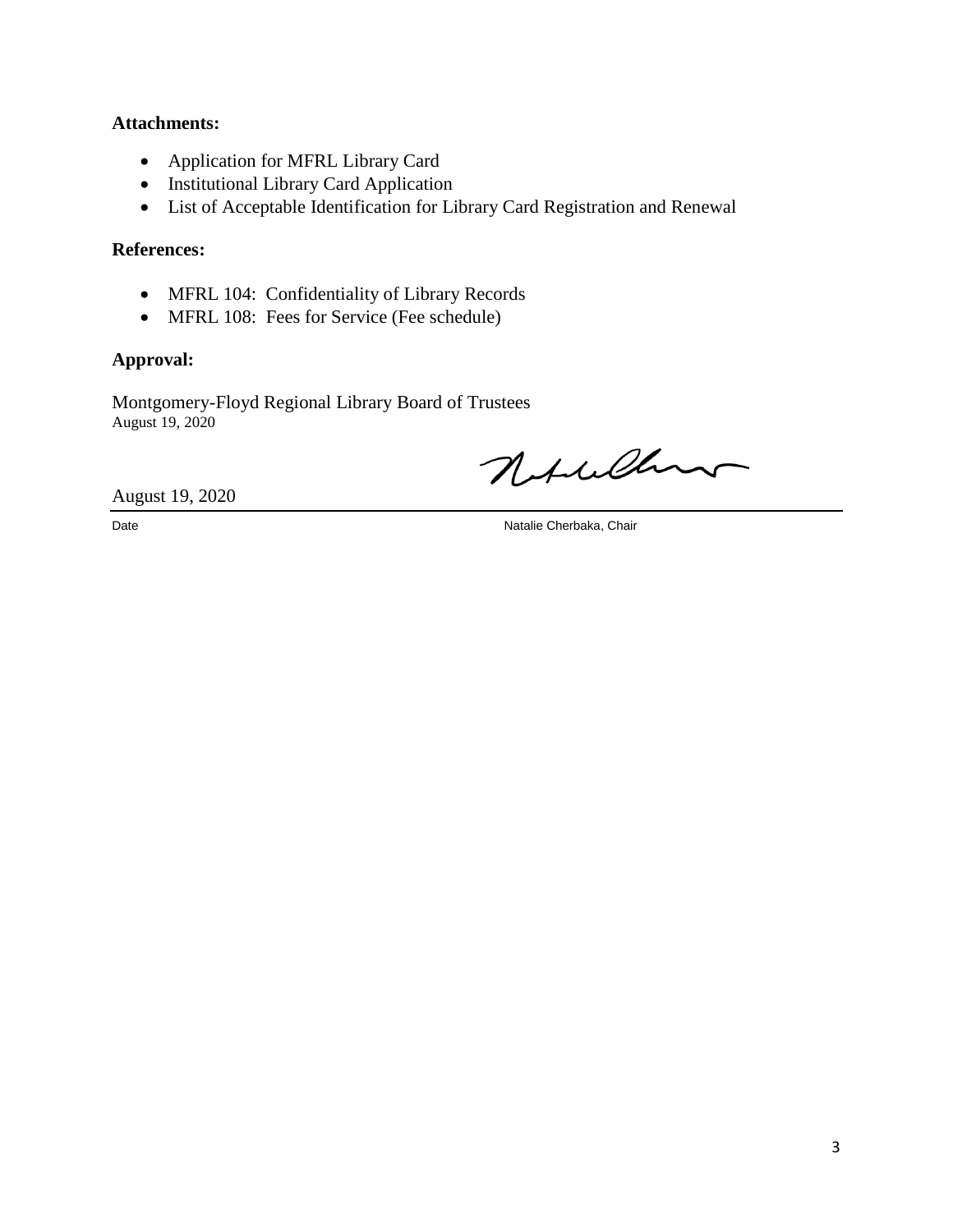| Montgomery-Floyd Regional Library<br>One stop, unlimited possibilities                                                                                                                                                                                                             |       |        | Montgomery-Floyd Regional Library<br><b>Library Card Application</b>                                 |                                                             |       | For staff use only:<br>Card Number ________________________ | JO  |  | ΝΩ |              |
|------------------------------------------------------------------------------------------------------------------------------------------------------------------------------------------------------------------------------------------------------------------------------------|-------|--------|------------------------------------------------------------------------------------------------------|-------------------------------------------------------------|-------|-------------------------------------------------------------|-----|--|----|--------------|
|                                                                                                                                                                                                                                                                                    |       |        |                                                                                                      |                                                             |       |                                                             |     |  |    |              |
|                                                                                                                                                                                                                                                                                    |       |        |                                                                                                      |                                                             |       |                                                             |     |  |    |              |
|                                                                                                                                                                                                                                                                                    |       |        |                                                                                                      |                                                             |       | Driver's License Number <b>Number Exercise 19</b>           |     |  |    |              |
| Street                                                                                                                                                                                                                                                                             |       |        |                                                                                                      |                                                             |       |                                                             |     |  |    |              |
|                                                                                                                                                                                                                                                                                    |       | City   |                                                                                                      |                                                             | State |                                                             | Zip |  |    |              |
| Email                                                                                                                                                                                                                                                                              |       |        |                                                                                                      |                                                             |       |                                                             |     |  |    |              |
| Phone (                                                                                                                                                                                                                                                                            |       |        |                                                                                                      |                                                             |       | Text( )                                                     |     |  |    |              |
|                                                                                                                                                                                                                                                                                    |       |        | Notifications You can receive Reminder, Hold Available, and Overdue notices by Email, Phone, or Text |                                                             |       |                                                             |     |  |    |              |
| Email                                                                                                                                                                                                                                                                              | Phone | Text   | Choose your preferred contact method for each (ONE per row)                                          |                                                             |       |                                                             |     |  |    |              |
| □                                                                                                                                                                                                                                                                                  | Ш     | $\Box$ | Reminder notices                                                                                     | Sent 3 days before, 1 day before, and 8 days after due date |       |                                                             |     |  |    | optional     |
| П                                                                                                                                                                                                                                                                                  | □     | П      | Hold notices                                                                                         | Sent when your requested item becomes available for pickup  |       |                                                             |     |  |    | required     |
| $\Box$                                                                                                                                                                                                                                                                             | □     | H      | Overdue notices                                                                                      | Sent approximately 2 weeks and 4 weeks after due date       |       |                                                             |     |  |    | required     |
| Library News and Events Each branch sends out an email newsletter about once a week<br>optional                                                                                                                                                                                    |       |        |                                                                                                      |                                                             |       |                                                             |     |  |    |              |
| I would like to receive Newsletters from: Blacksburg □<br>Floyd $\square$<br>Meadowbrook $\Box$<br>Christiansburg □                                                                                                                                                                |       |        |                                                                                                      |                                                             |       |                                                             |     |  |    |              |
| $\Box$ I agree to be responsible for the library materials, fines, and fees charged to this card.<br>□ I agree to follow all library policies and procedures with regard to my use of the library, its equipment, and<br>its materials<br>$\Box$ I am this minor's legal guardian. |       |        |                                                                                                      |                                                             |       |                                                             |     |  |    |              |
| <b>Applicant Signature</b>                                                                                                                                                                                                                                                         |       |        |                                                                                                      |                                                             | Date  |                                                             |     |  |    |              |
| Parent Signature (if applicant is under 18)                                                                                                                                                                                                                                        |       |        |                                                                                                      |                                                             |       |                                                             |     |  |    |              |
|                                                                                                                                                                                                                                                                                    |       |        | Printed Name of Parent / Guardian                                                                    |                                                             |       | Relationship to Child                                       |     |  |    | Rev. 08/2020 |

*SAMPLE APPLICATION* 4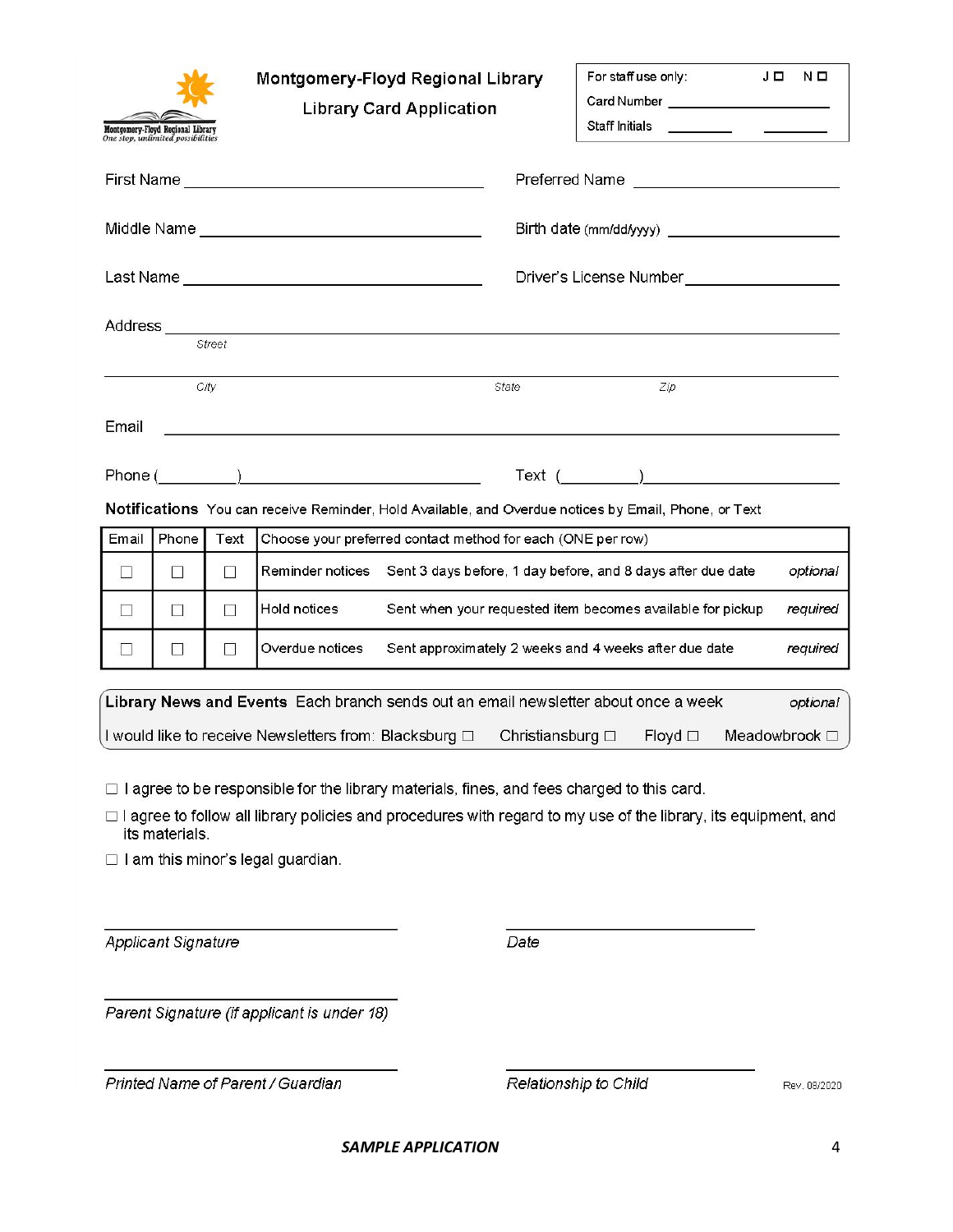| For staff use only:<br>Card Number _________________________<br>Staff Initials _________                                                                                                                                                                                                                                                                               |          |        |                                                | Montgomery-Floyd Regional Library<br>Institutional Library Card Application                |       |          |  |  | Montgomery-Floyd Regional Library<br>One stop, unlimited possibilities |          |
|------------------------------------------------------------------------------------------------------------------------------------------------------------------------------------------------------------------------------------------------------------------------------------------------------------------------------------------------------------------------|----------|--------|------------------------------------------------|--------------------------------------------------------------------------------------------|-------|----------|--|--|------------------------------------------------------------------------|----------|
|                                                                                                                                                                                                                                                                                                                                                                        |          |        |                                                |                                                                                            |       |          |  |  |                                                                        |          |
| Address ___<br><u> 1980 - Andrea Station Barbara, actor a contrador de la contrador de la contrador de la contrador de la contra</u><br>Street                                                                                                                                                                                                                         |          |        |                                                |                                                                                            |       |          |  |  |                                                                        |          |
| $Z$ <i>ip</i><br>City<br>State                                                                                                                                                                                                                                                                                                                                         |          |        |                                                |                                                                                            |       |          |  |  |                                                                        |          |
|                                                                                                                                                                                                                                                                                                                                                                        |          |        |                                                |                                                                                            |       |          |  |  |                                                                        |          |
|                                                                                                                                                                                                                                                                                                                                                                        |          |        |                                                |                                                                                            |       |          |  |  |                                                                        |          |
|                                                                                                                                                                                                                                                                                                                                                                        |          |        |                                                |                                                                                            |       |          |  |  |                                                                        |          |
|                                                                                                                                                                                                                                                                                                                                                                        |          |        |                                                |                                                                                            |       |          |  |  |                                                                        |          |
|                                                                                                                                                                                                                                                                                                                                                                        |          |        |                                                | Preferred Method for administrative contact: □ Phone □ Email                               |       |          |  |  |                                                                        |          |
|                                                                                                                                                                                                                                                                                                                                                                        |          |        |                                                | Notifications You can receive Reminder and Hold Available notices by Email, Phone, or Text |       |          |  |  |                                                                        |          |
| Email                                                                                                                                                                                                                                                                                                                                                                  | Phone    | Text   |                                                | Choose your preferred contact method for each (ONE per row)                                |       |          |  |  |                                                                        |          |
| $\perp$                                                                                                                                                                                                                                                                                                                                                                | $\Box$   | $\Box$ |                                                | Reminder notices Sent eight days after due date                                            |       |          |  |  |                                                                        | optional |
| Hold notices<br>Sent when your requested item becomes available for pickup<br>П<br>$\Box$<br>N                                                                                                                                                                                                                                                                         |          |        |                                                |                                                                                            |       | required |  |  |                                                                        |          |
|                                                                                                                                                                                                                                                                                                                                                                        |          |        | □ Use Contact Person's information for Notices |                                                                                            |       |          |  |  |                                                                        |          |
|                                                                                                                                                                                                                                                                                                                                                                        |          |        |                                                |                                                                                            |       |          |  |  |                                                                        |          |
| List additional authorized borrowers; use back of form if necessary                                                                                                                                                                                                                                                                                                    |          |        |                                                |                                                                                            |       |          |  |  |                                                                        |          |
|                                                                                                                                                                                                                                                                                                                                                                        | Borrower |        |                                                |                                                                                            | Title |          |  |  |                                                                        |          |
|                                                                                                                                                                                                                                                                                                                                                                        |          |        |                                                |                                                                                            |       |          |  |  |                                                                        |          |
|                                                                                                                                                                                                                                                                                                                                                                        |          |        |                                                |                                                                                            |       |          |  |  |                                                                        |          |
|                                                                                                                                                                                                                                                                                                                                                                        |          |        |                                                |                                                                                            |       |          |  |  |                                                                        |          |
| As the official representative of this organization, I authorize any of the above to borrow library material for the use of<br>the institution's population. The institution accepts full responsibility for all materials borrowed on the card. I understand<br>we will not be charged fines for overdue material but will be charged for materials lost and damaged. |          |        |                                                |                                                                                            |       |          |  |  |                                                                        |          |
|                                                                                                                                                                                                                                                                                                                                                                        |          |        |                                                |                                                                                            |       |          |  |  |                                                                        |          |
|                                                                                                                                                                                                                                                                                                                                                                        |          |        |                                                |                                                                                            |       |          |  |  |                                                                        |          |
| Rev. 08/2020                                                                                                                                                                                                                                                                                                                                                           |          |        |                                                |                                                                                            |       |          |  |  |                                                                        |          |

*SAMPLE APPLICATION* 5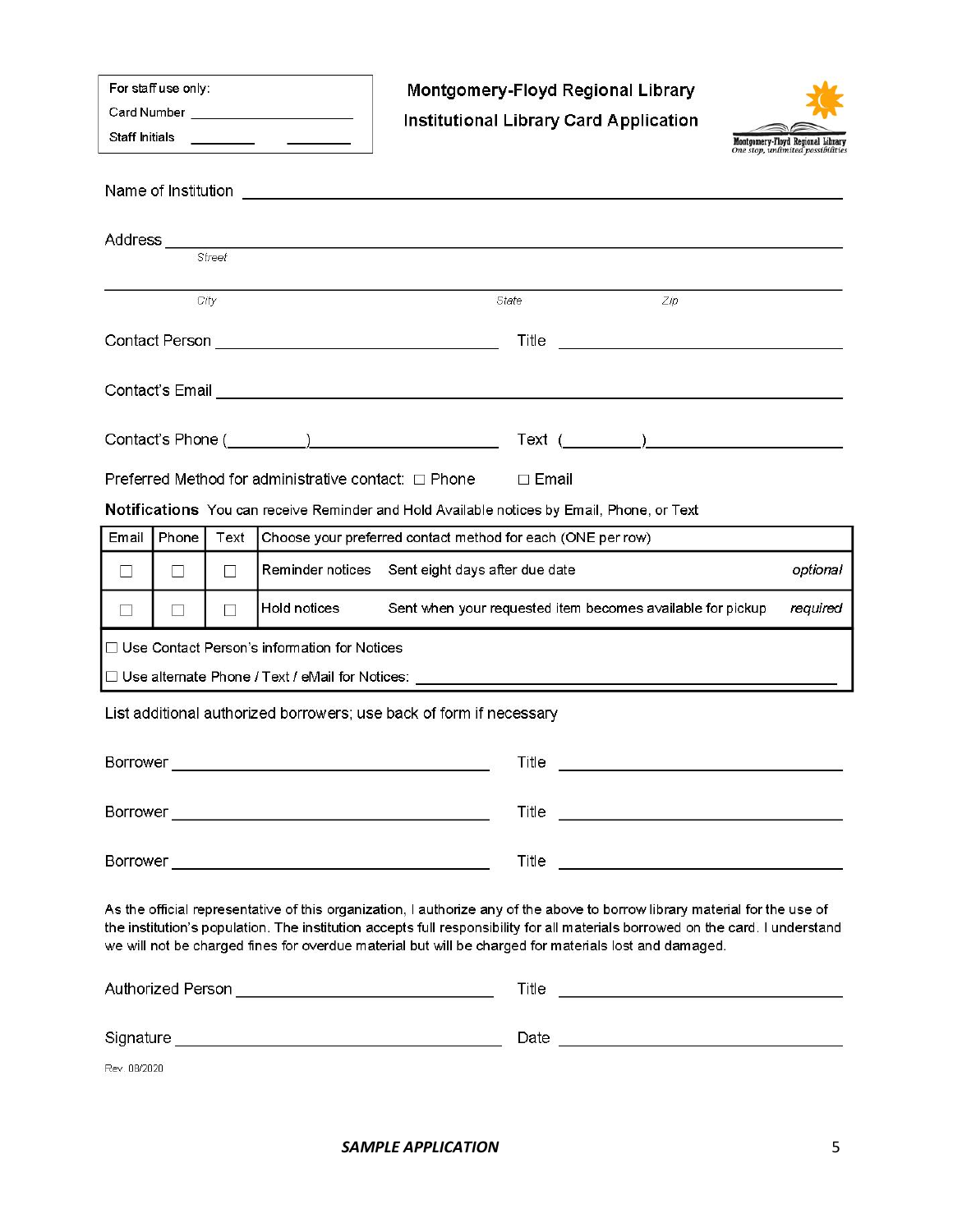# **Montgomery-Floyd Regional Library List of Acceptable Identification for Library Card Registration and Renewal August 19, 2020**

*Expired identification documents can only be used to establish identity, not to establish residence.*

## **To establish identity and current residence:**

- Valid Virginia Driver's License with current residence address
- Valid Virginia DMV Identification Card with current residence address
- Valid official Driver's License or ID Card from other U.S. states or territories with current residence address
- Current Student ID from Virginia Tech, Radford University, or New River Community College

| Name Verification - Current Photo ID,                                        | <b>Address Verification (must include name and</b>                                               |  |  |  |  |  |
|------------------------------------------------------------------------------|--------------------------------------------------------------------------------------------------|--|--|--|--|--|
| including but not limited to:                                                | residential address):                                                                            |  |  |  |  |  |
| Passport, issued by the United States or other<br>government                 | Mail postmarked within the last 30 days                                                          |  |  |  |  |  |
| Permanent Resident Card (a.k.a. Green Card)                                  | Shipping label from mail or other delivery<br>service                                            |  |  |  |  |  |
| Military ID                                                                  | Current utility bill within last 30 days                                                         |  |  |  |  |  |
| Other school-issued Student ID                                               | An imprinted bank check or deposit slip                                                          |  |  |  |  |  |
| Employee ID Card                                                             | Current rent receipt, lease agreement, or<br>mortgage statement (confirming 30 day<br>occupancy) |  |  |  |  |  |
| <b>Out-of-state Driver's License</b>                                         | Bank statement (current within 30 days)                                                          |  |  |  |  |  |
| Credit Card with Photograph                                                  | Paycheck statement (current within 30 days)                                                      |  |  |  |  |  |
| Other government issued Photo ID                                             | Consular ID card with current residence address                                                  |  |  |  |  |  |
| Letter from social services agency serving<br>Montgomery and/or Floyd County |                                                                                                  |  |  |  |  |  |

## **OR, any item from EACH of the following two lists:**